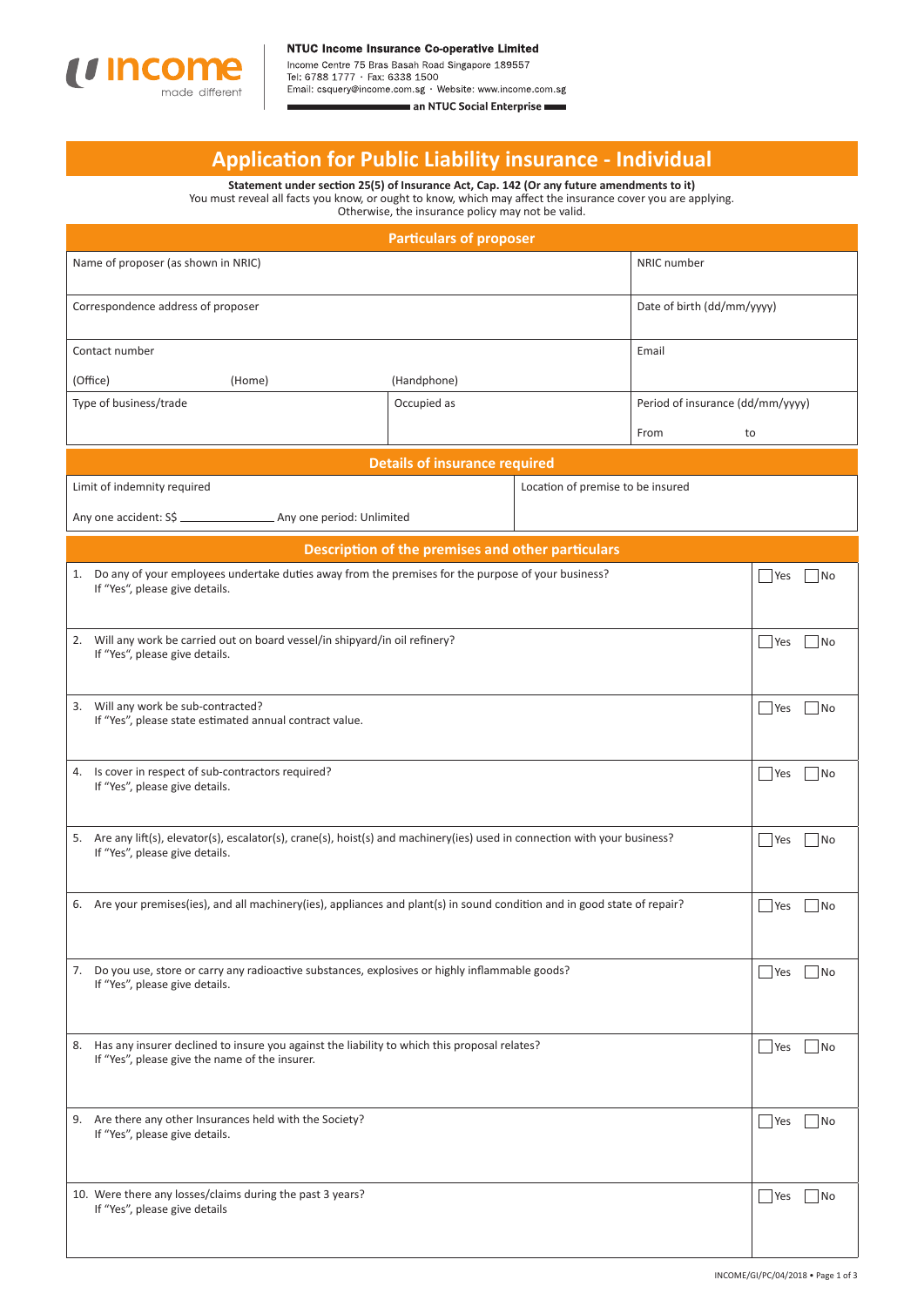### **Personal data collection statement**

Income recognises its obligations under the Personal Data Protection Act 2012 (PDPA) which include the collection, use and disclosure of personal data for the purpose for which an individual has given consent to.

The personal data collected by Income includes all personal data provided in this form, or in any document provided, or to be provided to us by you or your insured persons or from other sources, for the purpose of this insurance application or transaction. It includes all personal data for us to evaluate or administer this application or transaction. For example, if you are applying for an insurance policy, in addition to the personal data provided in the application form, the personal data will also include any subsequent information we collect on health or financial situation, or any information that is necessary for us to decide whether to insure and on what terms to insure, such as test results, medical examination results, and health records from medical practitioners or other insurance companies.

You may not alter any of the wording in this 'Personal data collection statement'. Any attempt to do so will be of no effect.

#### 1. Purpose of collection

- We may collect and use the personal data to:
- (a) carry out identity checks;
- (b) communicate on purposes relating to an application or policy;
- (c) decide whether to insure or continue to insure you and your insured persons;
- (d) determine and verify your creditworthiness for the financial and insurance products you apply for:
- (e) provide financial advice for product recommendation based on your financial needs analysis;
- (f) provide ongoing services and respond to your inquiries or instructions;
- (g) make or obtain payments;
- (h) investigate and settle claims;
- (i) recover any debt owed to us;
- (j) detect and prevent fraud, unlawful or improper activities;
- (k) conduct research and statistical analysis;
- (l) coach employees and monitor for quality assurance;
- (m) reinsure risks and for reinsurance administration;
- (n) comply with all applicable laws, including reporting to regulatory and industry entities; and
- (o) inform you of our philanthropic and charity initiatives, i.e. OrangeAid, including soliciting donations, acknowledging donations, and facilitating tax exemption.

#### **2. Disclosure of personal data**

We may disclose personal data belonging to you and your insured persons for the purposes set out in Section 1 above to these parties:

- (a) your insurance agents or insurance brokers;
- (b) medical professionals and institutions;
- (c) insurers and reinsurers;
- (d) local or overseas service providers to provide us with services such as courier service, survey, printing, mail distribution, data storage, data entry, marketing and research, disaster recovery or emergency assistance services;
- (e) debt collection agencies;
- (f) dispute resolution parties;
- $(g)$  parties that assist us to investigate, administer and adjudicate claims;
- (h) financial institutions:
- (i) credit reference agencies;
- (i) industry associations; and
- (k) regulators, law enforcement and government agencies.

#### 3. Consequence of withdrawing consent to the collection, use and disclosure of personal data

You mav refuse or withdraw your consent for us to collect, use or disclose your personal data and your insured persons' personal data by giving us reasonable notice so long as there are no legal or contractual restrictions preventing you from doing so. For example, you may withdraw your consent for your personal data to be used for marketing purposes, and this withdrawal will not affect our ability to provide you with the products and services that you asked for or have with us.

But if you withdraw your consent for us to use your personal data for your insurance matters, this will affect our ability to provide you with the products and services that you asked for or have with us, including preventing us from keeping your insurance cover in force or properly assessing and processing your claim. Withdrawing such consent will require you to surrender or terminate all your policies with us.

#### **4.** Access and correction rights

 You can request access to any personal data of yours that we have, and request to know how it is being used and disclosed for the last 12 months to the extent your right is allowed by law. If we allow you access, we may charge you a reasonable fee. You also have the right to request correction of your personal data.

#### **5.** Consent to receive marketing materials

 By signing up for this product or service, I give my consent to Income to collect, use and disclose my personal data, and contact me via email and post, for both rewards and privileges, marketing and promotional purposes.

In addition, by checking the boxes below, I consent to being contacted by you via telephone calls, SMS and other phone number-based messaging about products and services offered by Income, regardless of my registration(s) with the Do Not Call registry.

## Call Text messages/SMS

I agree that Income will use the contact particulars, including any update that I have given to Income, to contact me.

I may withdraw my above consent by contacting Income Contact Center at 6788 1777 or DPO@income.com.sg.

Please refer to www.income.com.sg/privacy-policy for more information.